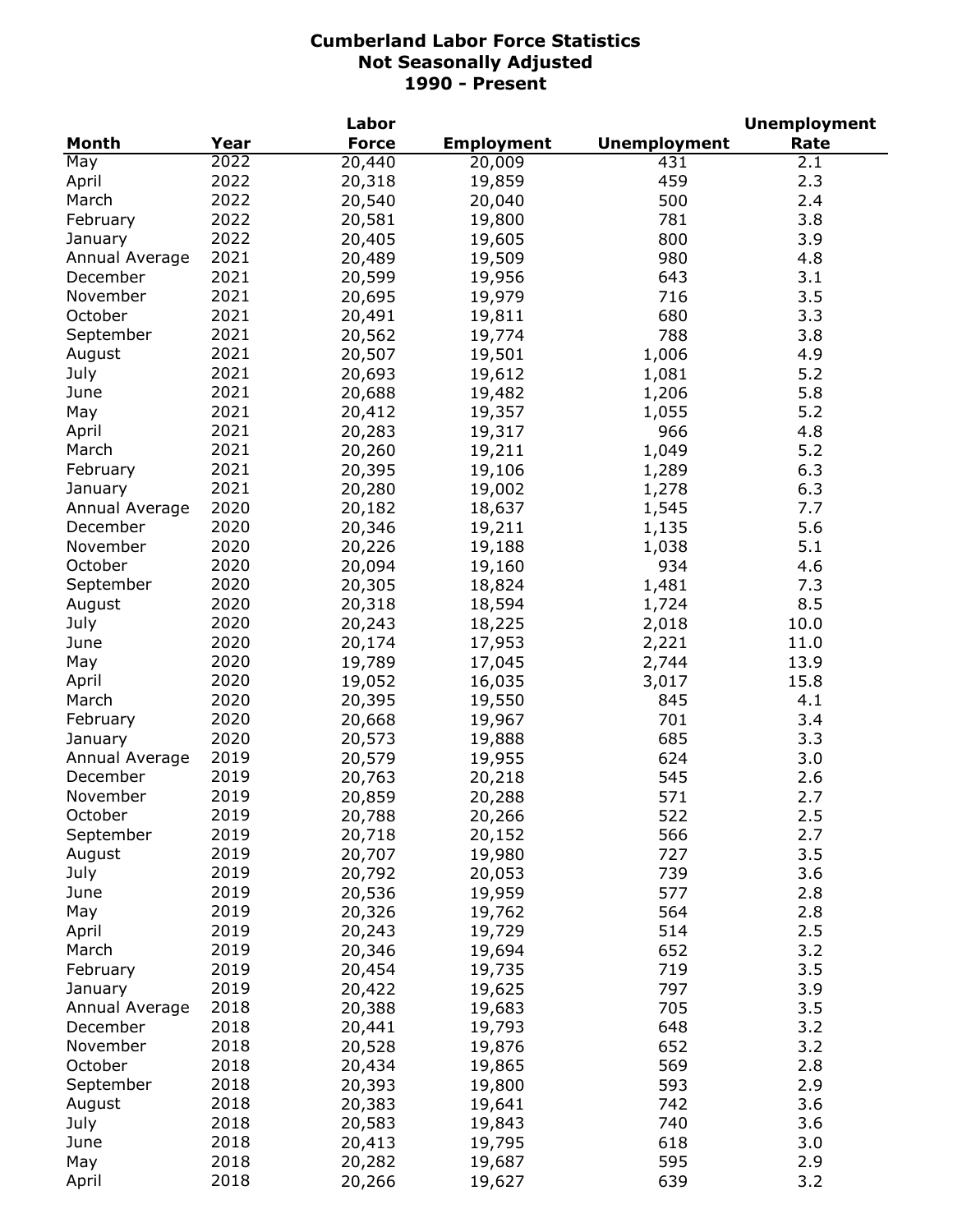| <b>Unemployment</b><br><b>Month</b><br>Year<br><b>Force</b><br><b>Employment</b><br>Rate<br>2018<br>20,310<br>March<br>19,507<br>803<br>4.0<br>2018<br>933<br>February<br>20,408<br>4.6<br>19,475<br>2018<br>930<br>4.6<br>20,222<br>19,292<br>January<br>2017<br>760<br>3.8<br>Annual Average<br>20,178<br>19,418<br>2017<br>763<br>December<br>20,303<br>19,540<br>3.8<br>2017<br>785<br>November<br>20,357<br>19,572<br>3.9<br>2017<br>October<br>702<br>3.5<br>20,250<br>19,548<br>2017<br>20,308<br>716<br>3.5<br>September<br>19,592<br>2017<br>19,393<br>824<br>20,217<br>4.1<br>August<br>3.9<br>July<br>2017<br>20,293<br>19,497<br>796<br>2017<br>20,125<br>19,494<br>631<br>3.1<br>June<br>2017<br>19,990<br>19,354<br>636<br>3.2<br>May<br>3.2<br>2017<br>20,022<br>19,374<br>648<br>April<br>3.9<br>2017<br>20,076<br>19,302<br>774<br>March<br>2017<br>20,129<br>19,230<br>899<br>4.5<br>February<br>2017<br>20,067<br>19,121<br>946<br>4.7<br>January<br>2016<br>19,582<br>18,703<br>879<br>4.5<br>Annual Average<br>2016<br>776<br>3.9<br>19,679<br>18,903<br>December |          |      | Labor  |        |     | <b>Unemployment</b> |
|----------------------------------------------------------------------------------------------------------------------------------------------------------------------------------------------------------------------------------------------------------------------------------------------------------------------------------------------------------------------------------------------------------------------------------------------------------------------------------------------------------------------------------------------------------------------------------------------------------------------------------------------------------------------------------------------------------------------------------------------------------------------------------------------------------------------------------------------------------------------------------------------------------------------------------------------------------------------------------------------------------------------------------------------------------------------------------------|----------|------|--------|--------|-----|---------------------|
|                                                                                                                                                                                                                                                                                                                                                                                                                                                                                                                                                                                                                                                                                                                                                                                                                                                                                                                                                                                                                                                                                        |          |      |        |        |     |                     |
|                                                                                                                                                                                                                                                                                                                                                                                                                                                                                                                                                                                                                                                                                                                                                                                                                                                                                                                                                                                                                                                                                        |          |      |        |        |     |                     |
|                                                                                                                                                                                                                                                                                                                                                                                                                                                                                                                                                                                                                                                                                                                                                                                                                                                                                                                                                                                                                                                                                        |          |      |        |        |     |                     |
|                                                                                                                                                                                                                                                                                                                                                                                                                                                                                                                                                                                                                                                                                                                                                                                                                                                                                                                                                                                                                                                                                        |          |      |        |        |     |                     |
|                                                                                                                                                                                                                                                                                                                                                                                                                                                                                                                                                                                                                                                                                                                                                                                                                                                                                                                                                                                                                                                                                        |          |      |        |        |     |                     |
|                                                                                                                                                                                                                                                                                                                                                                                                                                                                                                                                                                                                                                                                                                                                                                                                                                                                                                                                                                                                                                                                                        |          |      |        |        |     |                     |
|                                                                                                                                                                                                                                                                                                                                                                                                                                                                                                                                                                                                                                                                                                                                                                                                                                                                                                                                                                                                                                                                                        |          |      |        |        |     |                     |
|                                                                                                                                                                                                                                                                                                                                                                                                                                                                                                                                                                                                                                                                                                                                                                                                                                                                                                                                                                                                                                                                                        |          |      |        |        |     |                     |
|                                                                                                                                                                                                                                                                                                                                                                                                                                                                                                                                                                                                                                                                                                                                                                                                                                                                                                                                                                                                                                                                                        |          |      |        |        |     |                     |
|                                                                                                                                                                                                                                                                                                                                                                                                                                                                                                                                                                                                                                                                                                                                                                                                                                                                                                                                                                                                                                                                                        |          |      |        |        |     |                     |
|                                                                                                                                                                                                                                                                                                                                                                                                                                                                                                                                                                                                                                                                                                                                                                                                                                                                                                                                                                                                                                                                                        |          |      |        |        |     |                     |
|                                                                                                                                                                                                                                                                                                                                                                                                                                                                                                                                                                                                                                                                                                                                                                                                                                                                                                                                                                                                                                                                                        |          |      |        |        |     |                     |
|                                                                                                                                                                                                                                                                                                                                                                                                                                                                                                                                                                                                                                                                                                                                                                                                                                                                                                                                                                                                                                                                                        |          |      |        |        |     |                     |
|                                                                                                                                                                                                                                                                                                                                                                                                                                                                                                                                                                                                                                                                                                                                                                                                                                                                                                                                                                                                                                                                                        |          |      |        |        |     |                     |
|                                                                                                                                                                                                                                                                                                                                                                                                                                                                                                                                                                                                                                                                                                                                                                                                                                                                                                                                                                                                                                                                                        |          |      |        |        |     |                     |
|                                                                                                                                                                                                                                                                                                                                                                                                                                                                                                                                                                                                                                                                                                                                                                                                                                                                                                                                                                                                                                                                                        |          |      |        |        |     |                     |
|                                                                                                                                                                                                                                                                                                                                                                                                                                                                                                                                                                                                                                                                                                                                                                                                                                                                                                                                                                                                                                                                                        |          |      |        |        |     |                     |
|                                                                                                                                                                                                                                                                                                                                                                                                                                                                                                                                                                                                                                                                                                                                                                                                                                                                                                                                                                                                                                                                                        |          |      |        |        |     |                     |
|                                                                                                                                                                                                                                                                                                                                                                                                                                                                                                                                                                                                                                                                                                                                                                                                                                                                                                                                                                                                                                                                                        |          |      |        |        |     |                     |
|                                                                                                                                                                                                                                                                                                                                                                                                                                                                                                                                                                                                                                                                                                                                                                                                                                                                                                                                                                                                                                                                                        | November | 2016 | 19,740 | 18,937 | 803 | 4.1                 |
| 2016<br>October<br>19,692<br>809<br>4.1<br>18,883                                                                                                                                                                                                                                                                                                                                                                                                                                                                                                                                                                                                                                                                                                                                                                                                                                                                                                                                                                                                                                      |          |      |        |        |     |                     |
| 2016<br>19,602<br>846<br>4.3<br>September<br>18,756                                                                                                                                                                                                                                                                                                                                                                                                                                                                                                                                                                                                                                                                                                                                                                                                                                                                                                                                                                                                                                    |          |      |        |        |     |                     |
| 2016<br>958<br>4.9<br>August<br>19,680<br>18,722                                                                                                                                                                                                                                                                                                                                                                                                                                                                                                                                                                                                                                                                                                                                                                                                                                                                                                                                                                                                                                       |          |      |        |        |     |                     |
| 2016<br>973<br>4.9<br>July<br>19,789<br>18,816                                                                                                                                                                                                                                                                                                                                                                                                                                                                                                                                                                                                                                                                                                                                                                                                                                                                                                                                                                                                                                         |          |      |        |        |     |                     |
| 2016<br>19,653<br>839<br>4.3<br>June<br>18,814                                                                                                                                                                                                                                                                                                                                                                                                                                                                                                                                                                                                                                                                                                                                                                                                                                                                                                                                                                                                                                         |          |      |        |        |     |                     |
| 2016<br>19,390<br>798<br>4.1<br>May<br>18,592                                                                                                                                                                                                                                                                                                                                                                                                                                                                                                                                                                                                                                                                                                                                                                                                                                                                                                                                                                                                                                          |          |      |        |        |     |                     |
| 2016<br>19,411<br>787<br>4.1<br>April<br>18,624                                                                                                                                                                                                                                                                                                                                                                                                                                                                                                                                                                                                                                                                                                                                                                                                                                                                                                                                                                                                                                        |          |      |        |        |     |                     |
| 2016<br>19,460<br>18,546<br>914<br>4.7<br>March                                                                                                                                                                                                                                                                                                                                                                                                                                                                                                                                                                                                                                                                                                                                                                                                                                                                                                                                                                                                                                        |          |      |        |        |     |                     |
| 2016<br>5.2<br>19,486<br>18,481<br>1,005<br>February                                                                                                                                                                                                                                                                                                                                                                                                                                                                                                                                                                                                                                                                                                                                                                                                                                                                                                                                                                                                                                   |          |      |        |        |     |                     |
| 2016<br>19,409<br>1,045<br>5.4<br>18,364<br>January                                                                                                                                                                                                                                                                                                                                                                                                                                                                                                                                                                                                                                                                                                                                                                                                                                                                                                                                                                                                                                    |          |      |        |        |     |                     |
| 5.2<br>2015<br>19,537<br>18,522<br>Annual Average<br>1,015                                                                                                                                                                                                                                                                                                                                                                                                                                                                                                                                                                                                                                                                                                                                                                                                                                                                                                                                                                                                                             |          |      |        |        |     |                     |
| December<br>2015<br>19,495<br>858<br>4.4<br>18,637                                                                                                                                                                                                                                                                                                                                                                                                                                                                                                                                                                                                                                                                                                                                                                                                                                                                                                                                                                                                                                     |          |      |        |        |     |                     |
| November<br>2015<br>19,508<br>892<br>4.6<br>18,616                                                                                                                                                                                                                                                                                                                                                                                                                                                                                                                                                                                                                                                                                                                                                                                                                                                                                                                                                                                                                                     |          |      |        |        |     |                     |
| October<br>2015<br>869<br>4.5<br>19,478<br>18,609                                                                                                                                                                                                                                                                                                                                                                                                                                                                                                                                                                                                                                                                                                                                                                                                                                                                                                                                                                                                                                      |          |      |        |        |     |                     |
| 2015<br>September<br>887<br>4.6<br>19,402<br>18,515                                                                                                                                                                                                                                                                                                                                                                                                                                                                                                                                                                                                                                                                                                                                                                                                                                                                                                                                                                                                                                    |          |      |        |        |     |                     |
| 2015<br>5.4<br>1,050<br>August<br>19,581<br>18,531                                                                                                                                                                                                                                                                                                                                                                                                                                                                                                                                                                                                                                                                                                                                                                                                                                                                                                                                                                                                                                     |          |      |        |        |     |                     |
| 2015<br>5.5<br>July<br>19,696<br>18,619<br>1,077                                                                                                                                                                                                                                                                                                                                                                                                                                                                                                                                                                                                                                                                                                                                                                                                                                                                                                                                                                                                                                       |          |      |        |        |     |                     |
| 2015<br>4.9<br>June<br>19,621<br>18,655<br>966                                                                                                                                                                                                                                                                                                                                                                                                                                                                                                                                                                                                                                                                                                                                                                                                                                                                                                                                                                                                                                         |          |      |        |        |     |                     |
| 2015<br>5.2<br>May<br>19,536<br>18,525<br>1,011                                                                                                                                                                                                                                                                                                                                                                                                                                                                                                                                                                                                                                                                                                                                                                                                                                                                                                                                                                                                                                        |          |      |        |        |     |                     |
| 2015<br>4.9<br>19,472<br>18,512<br>960<br>April                                                                                                                                                                                                                                                                                                                                                                                                                                                                                                                                                                                                                                                                                                                                                                                                                                                                                                                                                                                                                                        |          |      |        |        |     |                     |
| 2015<br>5.8<br>March<br>19,495<br>18,371<br>1,124                                                                                                                                                                                                                                                                                                                                                                                                                                                                                                                                                                                                                                                                                                                                                                                                                                                                                                                                                                                                                                      |          |      |        |        |     |                     |
| 2015<br>$6.2$<br>February<br>19,592<br>18,377<br>1,215                                                                                                                                                                                                                                                                                                                                                                                                                                                                                                                                                                                                                                                                                                                                                                                                                                                                                                                                                                                                                                 |          |      |        |        |     |                     |
| 2015<br>6.5<br>19,564<br>18,295<br>1,269<br>January                                                                                                                                                                                                                                                                                                                                                                                                                                                                                                                                                                                                                                                                                                                                                                                                                                                                                                                                                                                                                                    |          |      |        |        |     |                     |
| 2014<br>19,406<br>6.6<br>Annual Average<br>18,120<br>1,286                                                                                                                                                                                                                                                                                                                                                                                                                                                                                                                                                                                                                                                                                                                                                                                                                                                                                                                                                                                                                             |          |      |        |        |     |                     |
| 2014<br>19,464<br>5.3<br>December<br>18,437<br>1,027                                                                                                                                                                                                                                                                                                                                                                                                                                                                                                                                                                                                                                                                                                                                                                                                                                                                                                                                                                                                                                   |          |      |        |        |     |                     |
| 2014<br>19,502<br>1,089<br>5.6<br>November<br>18,413                                                                                                                                                                                                                                                                                                                                                                                                                                                                                                                                                                                                                                                                                                                                                                                                                                                                                                                                                                                                                                   |          |      |        |        |     |                     |
| October<br>2014<br>19,441<br>1,024<br>5.3<br>18,417                                                                                                                                                                                                                                                                                                                                                                                                                                                                                                                                                                                                                                                                                                                                                                                                                                                                                                                                                                                                                                    |          |      |        |        |     |                     |
| 2014<br>19,333<br>1,099<br>5.7<br>September<br>18,234                                                                                                                                                                                                                                                                                                                                                                                                                                                                                                                                                                                                                                                                                                                                                                                                                                                                                                                                                                                                                                  |          |      |        |        |     |                     |
| 2014<br>19,537<br>6.8<br>August<br>18,208<br>1,329                                                                                                                                                                                                                                                                                                                                                                                                                                                                                                                                                                                                                                                                                                                                                                                                                                                                                                                                                                                                                                     |          |      |        |        |     |                     |
| July<br>2014<br>19,612<br>7.0<br>18,246<br>1,366                                                                                                                                                                                                                                                                                                                                                                                                                                                                                                                                                                                                                                                                                                                                                                                                                                                                                                                                                                                                                                       |          |      |        |        |     |                     |
| 2014<br>6.0<br>19,439<br>June<br>18,273<br>1,166                                                                                                                                                                                                                                                                                                                                                                                                                                                                                                                                                                                                                                                                                                                                                                                                                                                                                                                                                                                                                                       |          |      |        |        |     |                     |
| 2014<br>6.4<br>May<br>19,234<br>18,006<br>1,228                                                                                                                                                                                                                                                                                                                                                                                                                                                                                                                                                                                                                                                                                                                                                                                                                                                                                                                                                                                                                                        |          |      |        |        |     |                     |
| 2014<br>19,229<br>6.6<br>April<br>1,276<br>17,953                                                                                                                                                                                                                                                                                                                                                                                                                                                                                                                                                                                                                                                                                                                                                                                                                                                                                                                                                                                                                                      |          |      |        |        |     |                     |
| 2014<br>8.0<br>March<br>19,369<br>17,820<br>1,549                                                                                                                                                                                                                                                                                                                                                                                                                                                                                                                                                                                                                                                                                                                                                                                                                                                                                                                                                                                                                                      |          |      |        |        |     |                     |
| 2014<br>February<br>19,419<br>17,785<br>1,634<br>8.4                                                                                                                                                                                                                                                                                                                                                                                                                                                                                                                                                                                                                                                                                                                                                                                                                                                                                                                                                                                                                                   |          |      |        |        |     |                     |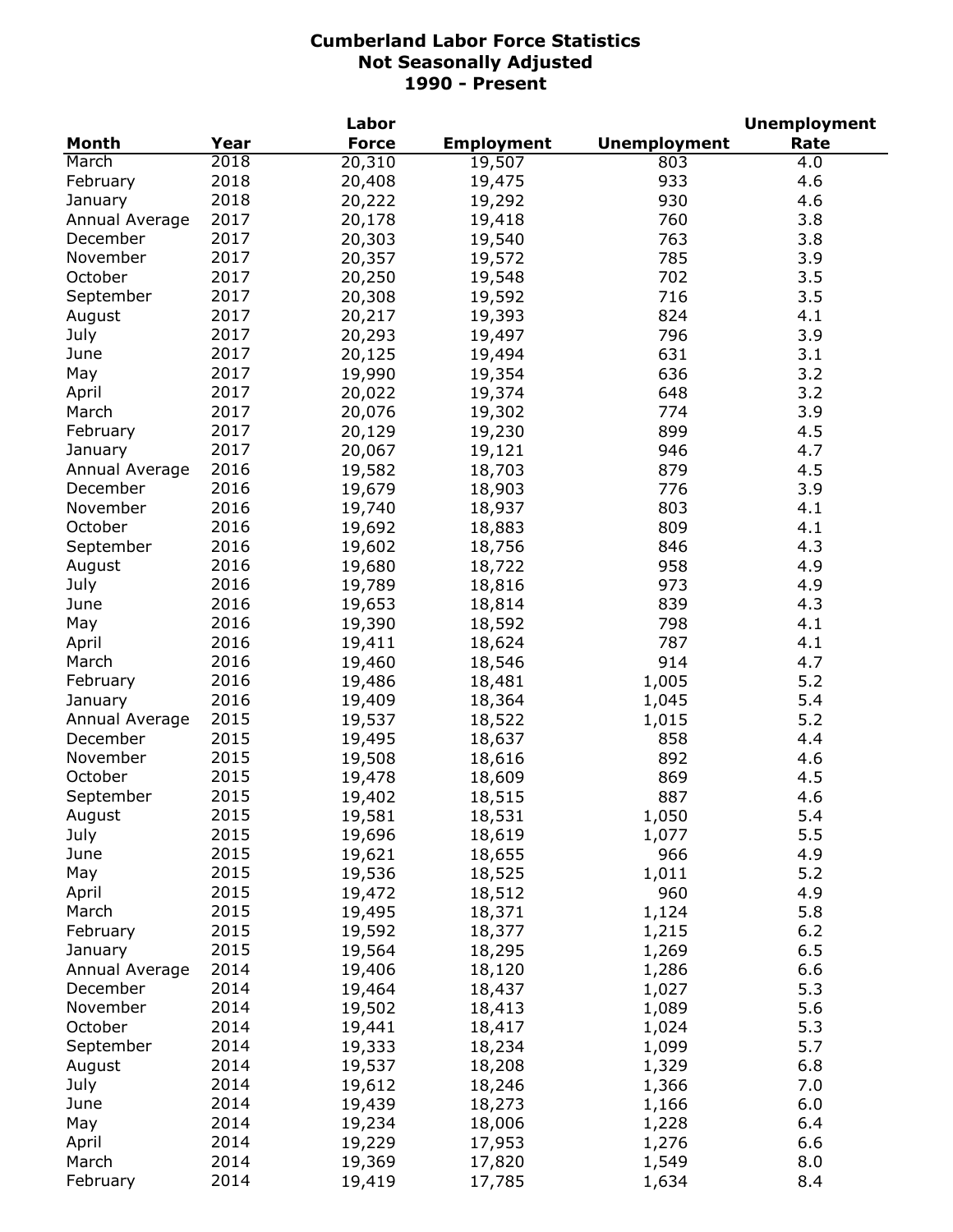|                |      | Labor        |                   |                     | <b>Unemployment</b> |
|----------------|------|--------------|-------------------|---------------------|---------------------|
| <b>Month</b>   | Year | <b>Force</b> | <b>Employment</b> | <b>Unemployment</b> | Rate                |
| January        | 2014 | 19,294       | 17,651            | 1,643               | 8.5                 |
| Annual Average | 2013 | 19,362       | 17,776            | 1,586               | 8.2                 |
| December       | 2013 | 19,331       | 17,866            | 1,465               | 7.6                 |
| November       | 2013 | 19,419       | 17,930            | 1,489               | 7.7                 |
| October        | 2013 | 19,365       | 17,838            | 1,527               | 7.9                 |
| September      | 2013 | 19,298       | 17,823            | 1,475               | 7.6                 |
| August         | 2013 | 19,458       | 17,771            | 1,687               | 8.7                 |
| July           | 2013 | 19,602       | 17,879            | 1,723               | 8.8                 |
| June           | 2013 | 19,483       | 17,920            | 1,563               | 8.0                 |
| May            | 2013 | 19,264       | 17,707            | 1,557               | 8.1                 |
| April          | 2013 | 19,225       | 17,704            | 1,521               | 7.9                 |
| March          | 2013 | 19,209       | 17,601            | 1,608               | 8.4                 |
| February       | 2013 | 19,377       | 17,675            | 1,702               | 8.8                 |
|                | 2013 | 19,322       |                   |                     | 8.9                 |
| January        |      |              | 17,602            | 1,720               |                     |
| Annual Average | 2012 | 19,328       | 17,599            | 1,729               | 8.9                 |
| December       | 2012 | 19,410       | 17,926            | 1,484               | 7.6                 |
| November       | 2012 | 19,413       | 17,906            | 1,507               | 7.8                 |
| October        | 2012 | 19,473       | 17,972            | 1,501               | 7.7                 |
| September      | 2012 | 19,514       | 17,819            | 1,695               | 8.7                 |
| August         | 2012 | 19,517       | 17,679            | 1,838               | 9.4                 |
| July           | 2012 | 19,623       | 17,669            | 1,954               | 10.0                |
| June           | 2012 | 19,459       | 17,675            | 1,784               | 9.2                 |
| May            | 2012 | 19,228       | 17,492            | 1,736               | 9.0                 |
| April          | 2012 | 19,054       | 17,378            | 1,676               | 8.8                 |
| March          | 2012 | 19,077       | 17,269            | 1,808               | 9.5                 |
| February       | 2012 | 19,119       | 17,235            | 1,884               | 9.9                 |
| January        | 2012 | 19,044       | 17,165            | 1,879               | 9.9                 |
| Annual Average | 2011 | 19,290       | 17,393            | 1,897               | 9.8                 |
| December       | 2011 | 19,148       | 17,449            | 1,699               | 8.9                 |
| November       | 2011 | 19,230       | 17,514            | 1,716               | 8.9                 |
| October        | 2011 | 19,279       | 17,487            | 1,792               | 9.3                 |
| September      | 2011 | 19,273       | 17,387            | 1,886               | 9.8                 |
| August         | 2011 | 19,377       | 17,407            | 1,970               | 10.2                |
| July           | 2011 | 19,437       | 17,424            | 2,013               | 10.4                |
| June           | 2011 | 19,361       | 17,518            | 1,843               | 9.5                 |
| May            | 2011 | 19,142       | 17,356            | 1,786               | 9.3                 |
| April          | 2011 | 19,238       | 17,383            | 1,855               | 9.6                 |
| March          | 2011 | 19,307       | 17,282            | 2,025               | 10.5                |
| February       | 2011 | 19,311       | 17,247            | 2,064               | 10.7                |
| January        | 2011 | 19,372       | 17,261            | 2,111               | 10.9                |
| Annual Average | 2010 | 19,564       | 17,450            | 2,114               | 10.8                |
| December       | 2010 | 19,516       | 17,513            | 2,003               | 10.3                |
| November       | 2010 | 19,579       | 17,534            | 2,045               | 10.4                |
| October        | 2010 | 19,482       | 17,548            | 1,934               | 9.9                 |
| September      | 2010 | 19,559       | 17,563            | 1,996               | 10.2                |
| August         | 2010 | 19,843       | 17,611            | 2,232               | 11.2                |
| July           | 2010 |              |                   |                     |                     |
|                |      | 19,818       | 17,633            | 2,185               | 11.0                |
| June           | 2010 | 19,570       | 17,610            | 1,960               | 10.0                |
| May            | 2010 | 19,458       | 17,413            | 2,045               | 10.5                |
| April          | 2010 | 19,500       | 17,422            | 2,078               | 10.7                |
| March          | 2010 | 19,528       | 17,236            | 2,292               | 11.7                |
| February       | 2010 | 19,498       | 17,179            | 2,319               | 11.9                |
| January        | 2010 | 19,416       | 17,138            | 2,278               | 11.7                |
| Annual Average | 2009 | 19,993       | 17,901            | 2,092               | 10.5                |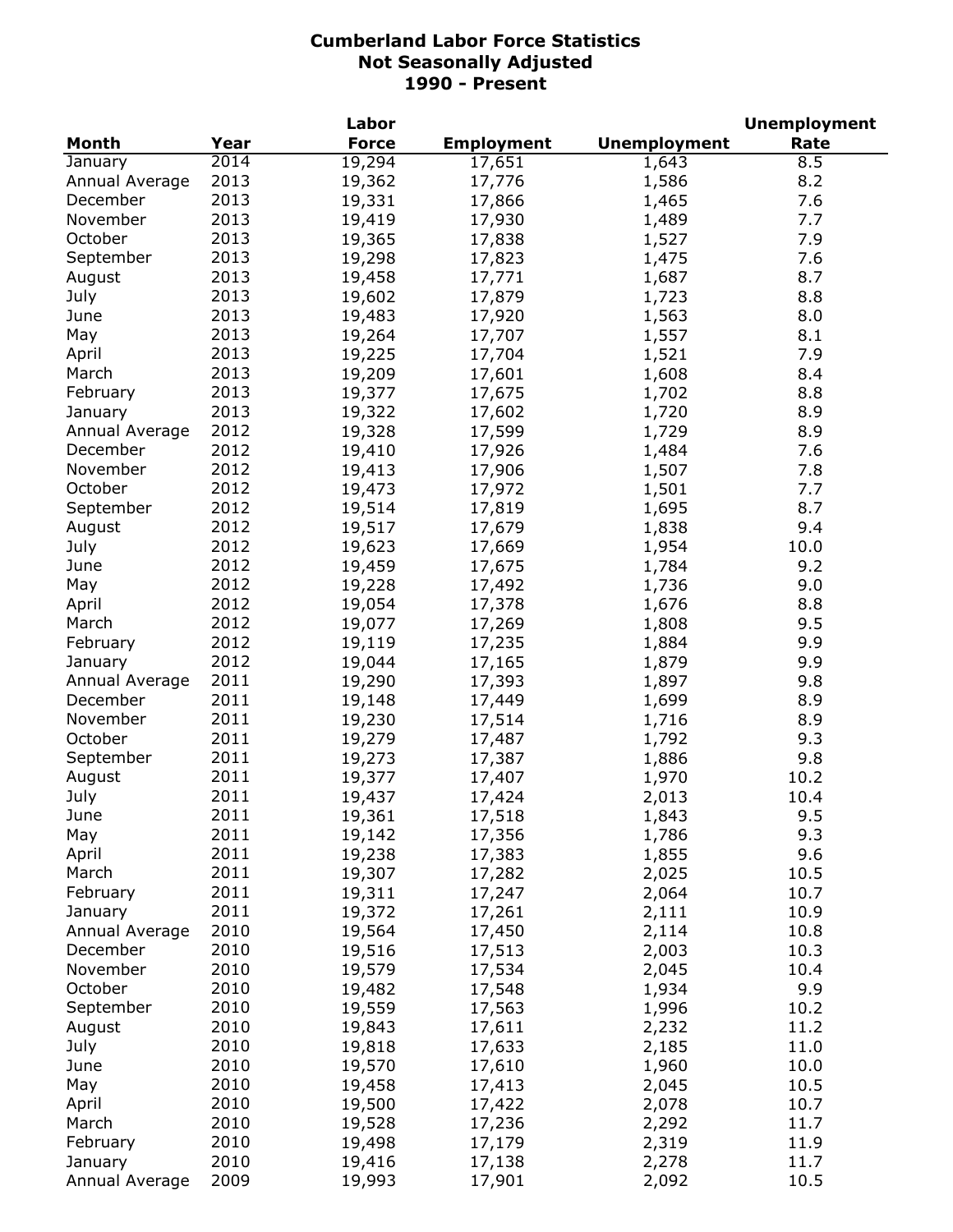|                |      | Labor        |                   |                     | <b>Unemployment</b> |
|----------------|------|--------------|-------------------|---------------------|---------------------|
| <b>Month</b>   | Year | <b>Force</b> | <b>Employment</b> | <b>Unemployment</b> | Rate                |
| December       | 2009 | 19,923       | 17,845            | 2,078               | 10.4                |
| November       | 2009 | 20,022       | 17,991            | 2,031               | 10.1                |
| October        | 2009 | 19,941       | 17,893            | 2,048               | 10.3                |
| September      | 2009 | 19,892       | 17,864            | 2,028               | 10.2                |
| August         | 2009 | 20,266       | 17,994            | 2,272               | 11.2                |
| July           | 2009 | 20,268       | 18,088            | 2,180               | 10.8                |
| June           | 2009 | 20,153       | 18,057            | 2,096               | 10.4                |
| May            | 2009 | 19,882       | 17,807            | 2,075               | 10.4                |
| April          | 2009 | 19,961       | 17,859            | 2,102               | 10.5                |
| March          | 2009 | 19,931       | 17,777            | 2,154               | 10.8                |
| February       | 2009 | 19,911       | 17,816            | 2,095               | 10.5                |
| January        | 2009 | 19,763       | 17,822            | 1,941               | 9.8                 |
| Annual Average | 2008 | 19,875       | 18,542            | 1,333               | 6.7                 |
| December       | 2008 | 19,923       | 18,246            | 1,677               | 8.4                 |
| November       | 2008 | 19,932       | 18,436            | 1,496               | 7.5                 |
| October        | 2008 | 19,899       | 18,445            | 1,454               | 7.3                 |
| September      | 2008 | 19,786       | 18,464            | 1,322               | 6.7                 |
| August         | 2008 | 19,967       | 18,503            | 1,464               | 7.3                 |
| July           | 2008 | 20,090       | 18,675            | 1,415               | 7.0                 |
| June           | 2008 | 19,954       | 18,722            | 1,232               | 6.2                 |
|                | 2008 |              |                   |                     | 5.8                 |
| May            |      | 19,677       | 18,528            | 1,149               |                     |
| April          | 2008 | 19,721       | 18,657            | 1,064               | 5.4                 |
| March          | 2008 | 19,778       | 18,581            | 1,197               | 6.1                 |
| February       | 2008 | 19,817       | 18,574            | 1,243               | 6.3                 |
| January        | 2008 | 19,952       | 18,670            | 1,282               | 6.4                 |
| Annual Average | 2007 | 19,961       | 19,080            | 881                 | 4.4                 |
| December       | 2007 | 20,033       | 19,025            | 1,008               | 5.0                 |
| November       | 2007 | 20,097       | 19,183            | 914                 | 4.5                 |
| October        | 2007 | 20,003       | 19,133            | 870                 | 4.3                 |
| September      | 2007 | 19,960       | 19,123            | 837                 | 4.2                 |
| August         | 2007 | 19,990       | 19,055            | 935                 | 4.7                 |
| July           | 2007 | 20,133       | 19,192            | 941                 | 4.7                 |
| June           | 2007 | 20,067       | 19,248            | 819                 | 4.1                 |
| May            | 2007 | 19,827       | 19,040            | 787                 | 4.0                 |
| April          | 2007 | 19,786       | 19,002            | 784                 | 4.0                 |
| March          | 2007 | 19,840       | 19,008            | 832                 | 4.2                 |
| February       | 2007 | 19,899       | 18,974            | 925                 | 4.6                 |
| January        | 2007 | 19,899       | 18,974            | 925                 | 4.6                 |
| Annual Average | 2006 | 19,817       | 18,910            | 907                 | 4.6                 |
| December       | 2006 | 19,921       | 19,172            | 749                 | 3.8                 |
| November       | 2006 | 20,048       | 19,191            | 857                 | 4.3                 |
| October        | 2006 | 19,918       | 19,139            | 779                 | 3.9                 |
| September      | 2006 | 19,816       | 19,025            | 791                 | 4.0                 |
| August         | 2006 | 19,982       | 18,993            | 989                 | 4.9                 |
| July           | 2006 | 20,038       | 19,029            | 1,009               | 5.0                 |
| June           | 2006 | 19,922       | 19,028            | 894                 | 4.5                 |
| May            | 2006 | 19,673       | 18,791            | 882                 | 4.5                 |
| April          | 2006 | 19,621       | 18,750            | 871                 | 4.4                 |
|                | 2006 |              |                   | 987                 | 5.0                 |
| March          | 2006 | 19,623       | 18,636            |                     | 5.4                 |
| February       |      | 19,646       | 18,587            | 1,059               |                     |
| January        | 2006 | 19,595       | 18,576            | 1,019               | 5.2                 |
| Annual Average | 2005 | 19,384       | 18,524            | 860                 | 4.4                 |
| December       | 2005 | 19,619       | 18,788            | 831                 | 4.2                 |
| November       | 2005 | 19,637       | 18,843            | 794                 | 4.0                 |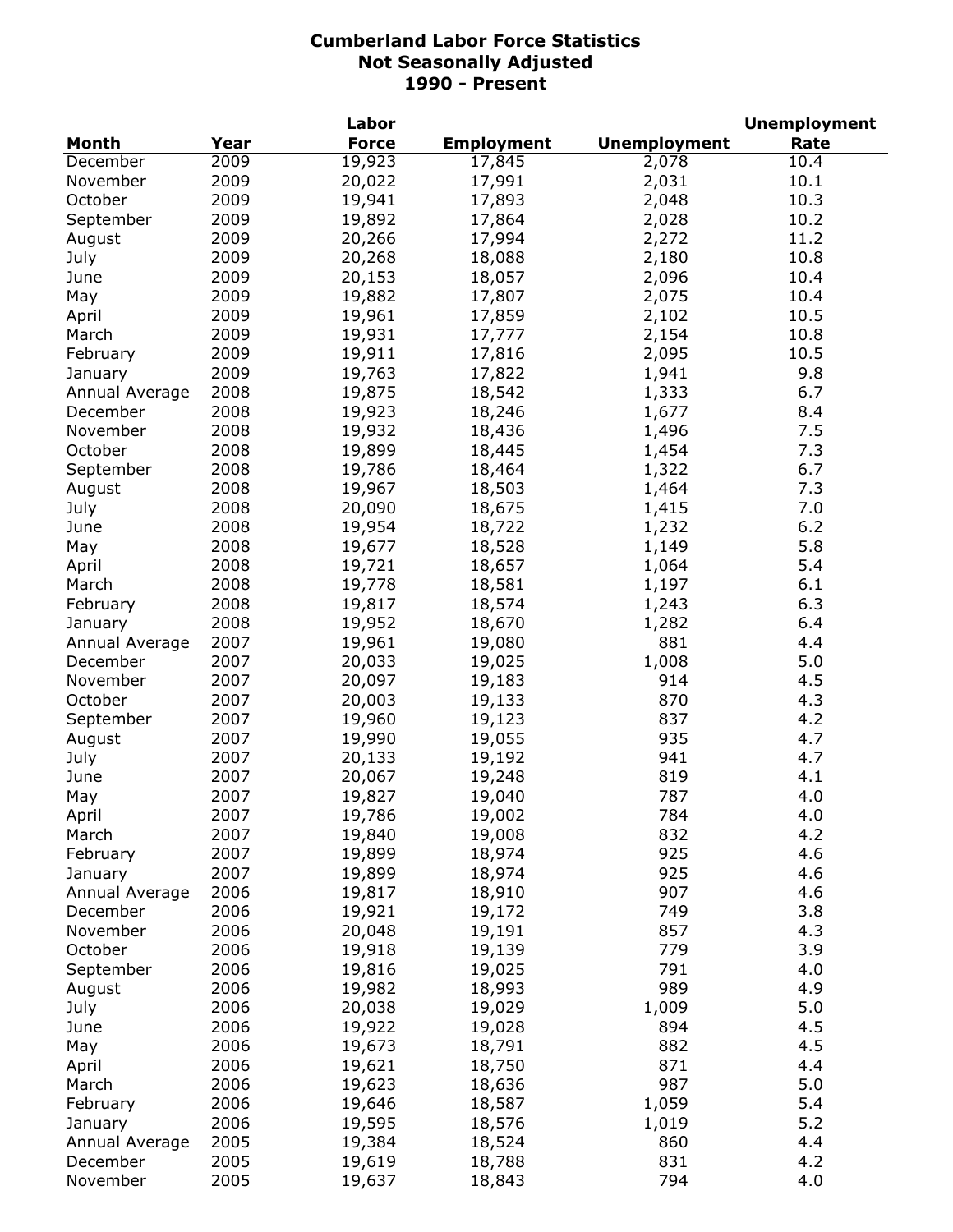|                |      | Labor            |                   |                     | <b>Unemployment</b> |
|----------------|------|------------------|-------------------|---------------------|---------------------|
| <b>Month</b>   | Year | <b>Force</b>     | <b>Employment</b> | <b>Unemployment</b> | Rate                |
| October        | 2005 | 19,564           | 18,772            | 792                 | 4.0                 |
| September      | 2005 | 19,525           | 18,681            | 844                 | 4.3                 |
| August         | 2005 | 19,603           | 18,717            | 886                 | 4.5                 |
| July           | 2005 | 19,608           | 18,702            | 906                 | 4.6                 |
| June           | 2005 | 19,432           | 18,621            | 811                 | 4.2                 |
| May            | 2005 | 19,162           | 18,411            | 751                 | 3.9                 |
| April          | 2005 | 19,100           | 18,341            | 759                 | 4.0                 |
| March          | 2005 | 19,143           | 18,192            | 951                 | 5.0                 |
| February       | 2005 | 19,143           | 18,128            | 1,015               | 5.3                 |
| January        | 2005 | 19,060           | 18,086            | 974                 | 5.1                 |
| Annual Average | 2004 | 18,804           | 17,891            | 913                 | 4.9                 |
| December       | 2004 | 18,826           | 18,046            | 780                 | 4.1                 |
| November       | 2004 | 18,839           | 18,117            | 722                 | 3.8                 |
| October        | 2004 | 18,755           | 18,034            | 721                 | 3.8                 |
| September      | 2004 | 18,659           | 17,943            | 716                 | 3.8                 |
| August         | 2004 | 18,850           | 17,967            | 883                 | 4.7                 |
| July           | 2004 | 19,011           | 18,035            | 976                 | 5.1                 |
| June           | 2004 | 18,882           | 17,959            | 923                 | 4.9                 |
| May            | 2004 | 18,658           | 17,756            | 902                 | 4.8                 |
| April          | 2004 | 18,762           | 17,742            | 1,020               | 5.4                 |
| March          | 2004 | 18,733           | 17,659            | 1,074               | 5.7                 |
| February       | 2004 | 18,785           | 17,695            | 1,090               | 5.8                 |
| January        | 2004 | 18,892           | 17,739            | 1,153               | 6.1                 |
| Annual Average | 2003 | 18,926           | 17,964            | 962                 | 5.1                 |
| December       | 2003 | 18,948           | 18,047            | 901                 | 4.8                 |
| November       | 2003 | 19,002           | 18,103            | 899                 | 4.7                 |
| October        | 2003 | 18,927           | 18,030            | 897                 | 4.7                 |
| September      | 2003 | 18,888           | 17,974            | 914                 | 4.8                 |
| August         | 2003 | 18,955           | 17,989            | 966                 | 5.1                 |
| July           | 2003 | 19,083           | 18,056            | 1,027               | 5.4                 |
| June           | 2003 | 19,033           | 18,106            | 927                 | 4.9                 |
| May            | 2003 | 18,757           | 17,890            | 867                 | 4.6                 |
| April          | 2003 | 18,828           | 17,928            | 900                 | 4.8                 |
| March          | 2003 | 18,874           | 17,841            | 1,033               | 5.5                 |
| February       | 2003 |                  |                   |                     | 5.8                 |
| January        | 2003 | 18,937<br>18,877 | 17,846<br>17,752  | 1,091<br>1,125      | 6.0                 |
| Annual Average | 2002 | 18,386           | 17,525            | 861                 | 4.7                 |
| December       | 2002 | 18,687           | 17,772            | 915                 | 4.9                 |
| November       | 2002 | 18,716           | 17,812            | 904                 | 4.8                 |
| October        | 2002 | 18,601           | 17,737            | 864                 | 4.6                 |
| September      | 2002 | 18,509           | 17,696            | 813                 | 4.4                 |
| August         | 2002 | 18,517           | 17,638            | 879                 | 4.7                 |
| July           | 2002 | 18,506           | 17,646            | 860                 | 4.6                 |
| June           | 2002 | 18,375           | 17,592            | 783                 | 4.3                 |
|                | 2002 | 18,141           |                   | 758                 | 4.2                 |
| May            |      | 18,121           | 17,383            | 800                 | 4.4                 |
| April          | 2002 |                  | 17,321            | 867                 | 4.8                 |
| March          | 2002 | 18,160<br>18,209 | 17,293            | 903                 | 5.0                 |
| February       | 2002 |                  | 17,306            | 981                 | 5.4                 |
| January        | 2002 | 18,081<br>18,018 | 17,100            | 752                 | 4.2                 |
| Annual Average | 2001 | 18,089           | 17,266            | 720                 | 4.0                 |
| December       | 2001 | 18,091           | 17,369            | 719                 | 4.0                 |
| November       | 2001 | 18,069           | 17,372<br>17,341  | 728                 | 4.0                 |
| October        | 2001 | 18,003           | 17,337            | 666                 | 3.7                 |
| September      | 2001 |                  |                   |                     |                     |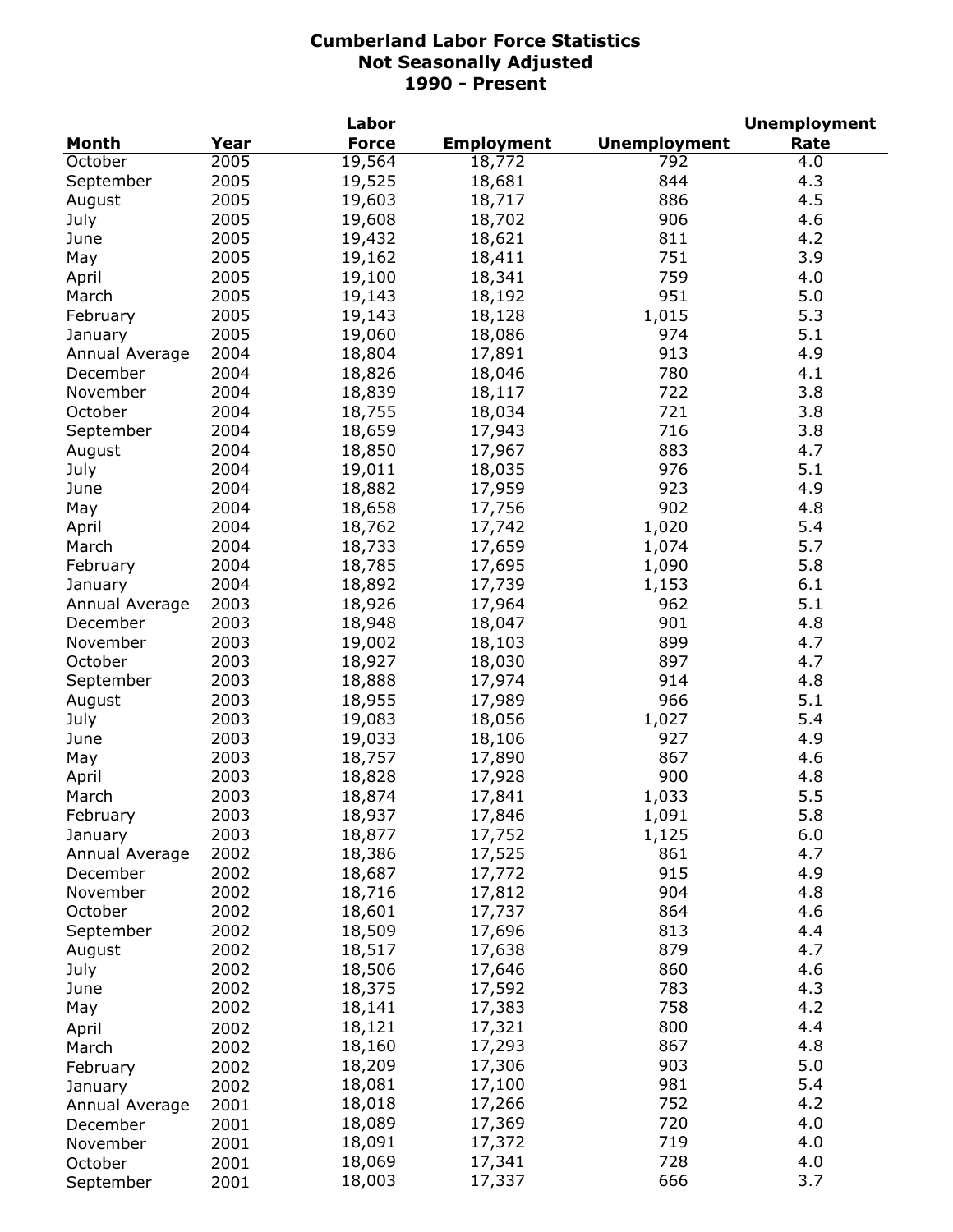|                |              | Labor        |                   |                     | <b>Unemployment</b> |
|----------------|--------------|--------------|-------------------|---------------------|---------------------|
| <b>Month</b>   | Year         | <b>Force</b> | <b>Employment</b> | <b>Unemployment</b> | Rate                |
| August         | 2001         | 18,051       | 17,238            | 813                 | $\overline{4.5}$    |
| July           | 2001         | 18,221       | 17,350            | 871                 | 4.8                 |
| June           | 2001         | 18,097       | 17,328            | 769                 | 4.2                 |
| May            | 2001         | 17,850       | 17,142            | 708                 | 4.0                 |
| April          | 2001         | 17,885       | 17,189            | 696                 | 3.9                 |
| March          | 2001         | 18,004       | 17,176            | 828                 | 4.6                 |
| February       | 2001         | 17,928       | 17,178            | 750                 | 4.2                 |
| January        | 2001         | 17,926       | 17,171            | 755                 | 4.2                 |
| Annual Average | 2000         | 17,824       | 17,231            | 593                 | 3.3                 |
|                | 2000         | 17,825       | 17,380            | 445                 | 2.5                 |
| December       |              | 17,848       | 17,364            | 484                 | 2.7                 |
| November       | 2000         | 17,753       | 17,289            | 464                 | 2.6                 |
| October        | 2000         |              |                   | 487                 | 2.7                 |
| September      | 2000         | 17,712       | 17,225            |                     |                     |
| August         | 2000         | 17,888       | 17,248            | 640                 | 3.6                 |
| July           | 2000         | 17,926       | 17,278            | 648                 | 3.6                 |
| June           | 2000         | 17,923       | 17,342            | 581                 | 3.2                 |
| May            | 2000         | 17,733       | 17,169            | 564                 | 3.2                 |
| April          | 2000         | 17,789       | 17,252            | 537                 | 3.0                 |
| March          | 2000         | 17,784       | 17,111            | 673                 | 3.8                 |
| February       | 2000         | 17,852       | 17,056            | 796                 | 4.5                 |
| January        | 2000         | 17,855       | 17,058            | 797                 | 4.5                 |
| Annual Average | 1999         | 17,451       | 16,835            | 616                 | 3.5                 |
| December       | 1999         | 17,638       | 17,152            | 486                 | 2.8                 |
| November       | 1999         | 17,701       | 17,126            | 575                 | 3.2                 |
| October        | 1999         | 17,493       | 16,964            | 529                 | 3.0                 |
| September      | 1999         | 17,406       | 16,848            | 558                 | 3.2                 |
| August         | 1999         | 17,513       | 16,882            | 631                 | 3.6                 |
| July           | 1999         | 17,547       | 16,869            | 678                 | 3.9                 |
| June           | 1999         | 17,465       | 16,852            | 613                 | 3.5                 |
| May            | 1999         | 17,292       | 16,739            | 553                 | 3.2                 |
| April          | 1999         | 17,336       | 16,718            | 618                 | 3.6                 |
| March          | 1999         | 17,288       | 16,691            | 597                 | 3.5                 |
| February       | 1999         | 17,281       | 16,599            | 682                 | 3.9                 |
| January        | 1999         | 17,447       | 16,577            | 870                 | 5.0                 |
| Annual Average | 1998         | 17,154       | 16,462            | 692                 | 4.0                 |
| December       | 1998         | 17,344       | 16,844            | 500                 | 2.9                 |
| November       |              | 17,435       | 16,824            | 611                 | 3.5                 |
| October        | 1998<br>1998 | 17,275       | 16,622            | 653                 | 3.8                 |
|                |              | 17,158       | 16,537            | 621                 | 3.6                 |
| September      | 1998         | 17,167       |                   | 649                 | 3.8                 |
| August         | 1998         |              | 16,518            | 681                 | 4.0                 |
| July           | 1998         | 17,191       | 16,510            |                     |                     |
| June           | 1998         | 17,047       | 16,475            | 572                 | 3.4                 |
| May            | 1998         | 16,965       | 16,314            | 651                 | 3.8                 |
| April          | 1998         | 17,031       | 16,269            | 762                 | 4.5                 |
| March          | 1998         | 17,110       | 16,220            | 890                 | 5.2                 |
| February       | 1998         | 17,028       | 16,204            | 824                 | 4.8                 |
| January        | 1998         | 17,097       | 16,202            | 895                 | 5.2                 |
| Annual Average | 1997         | 16,765       | 16,009            | 756                 | 4.5                 |
| December       | 1997         | 16,838       | 16,251            | 587                 | 3.5                 |
| November       | 1997         | 16,914       | 16,318            | 596                 | 3.5                 |
| October        | 1997         | 16,794       | 16,209            | 585                 | 3.5                 |
| September      | 1997         | 16,846       | 16,179            | 667                 | 4.0                 |
| August         | 1997         | 16,973       | 16,194            | 779                 | 4.6                 |
| July           | 1997         | 16,935       | 16,169            | 766                 | 4.5                 |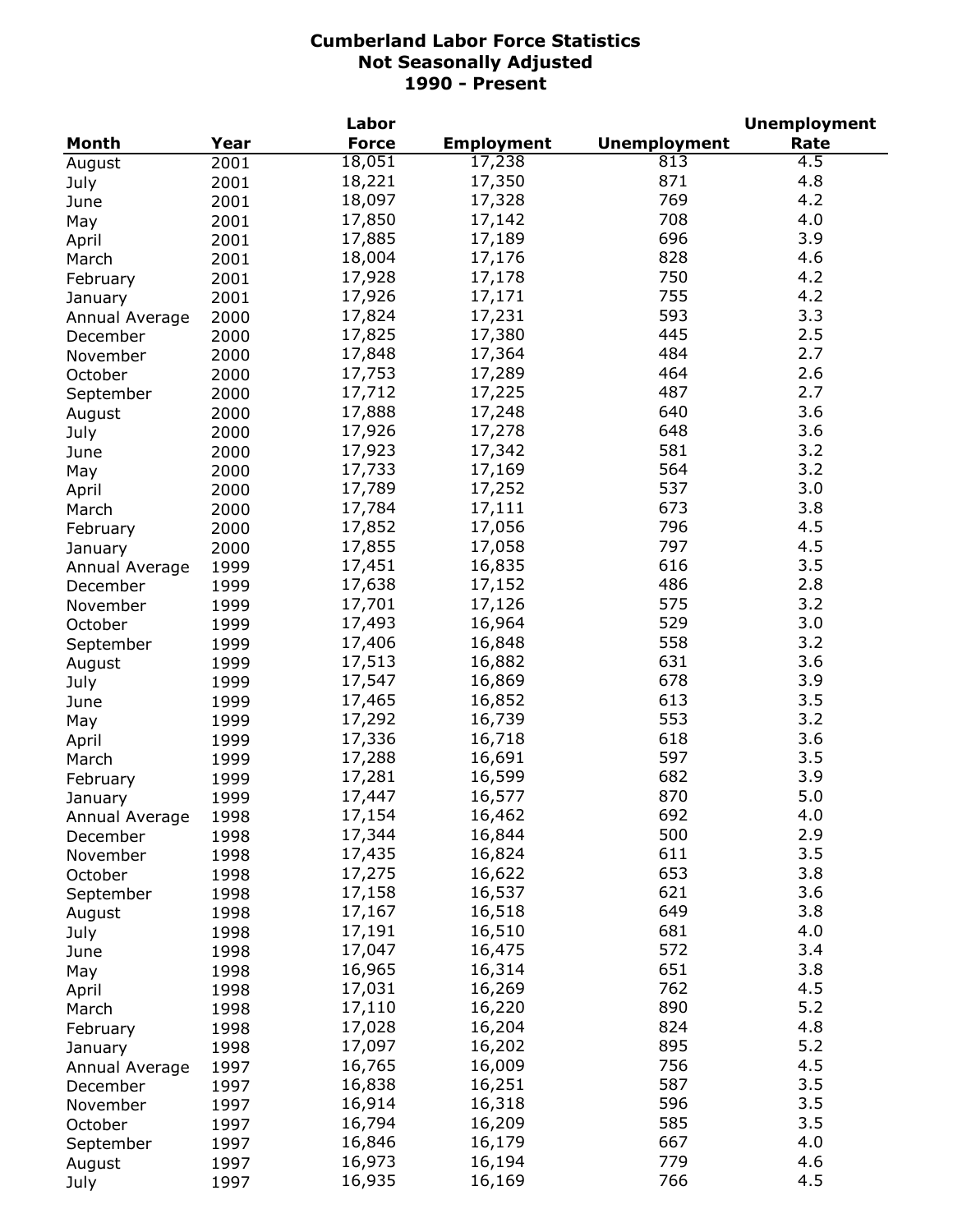|                |      | Labor        |                   |                     | <b>Unemployment</b> |
|----------------|------|--------------|-------------------|---------------------|---------------------|
| <b>Month</b>   | Year | <b>Force</b> | <b>Employment</b> | <b>Unemployment</b> | Rate                |
| June           | 1997 | 16,817       | 16,058            | 759                 | 4.5                 |
| May            | 1997 | 16,593       | 15,879            | 714                 | 4.3                 |
| April          | 1997 | 16,590       | 15,840            | 750                 | 4.5                 |
| March          | 1997 | 16,677       | 15,749            | 928                 | 5.6                 |
| February       | 1997 | 16,599       | 15,646            | 953                 | 5.7                 |
| January        | 1997 | 16,603       | 15,617            | 986                 | 5.9                 |
| Annual Average | 1996 | 16,414       | 15,640            | 774                 | 4.7                 |
| December       | 1996 | 16,547       | 15,929            | 618                 | 3.7                 |
| November       | 1996 | 16,649       | 15,970            | 679                 | 4.1                 |
| October        | 1996 | 16,538       | 15,895            | 643                 | 3.9                 |
|                | 1996 | 16,465       | 15,784            | 681                 | 4.1                 |
| September      |      | 16,479       | 15,769            | 710                 | 4.3                 |
| August         | 1996 |              |                   | 738                 | 4.5                 |
| July           | 1996 | 16,448       | 15,710            |                     |                     |
| June           | 1996 | 16,347       | 15,721            | 626                 | 3.8                 |
| May            | 1996 | 16,201       | 15,528            | 673                 | 4.2                 |
| April          | 1996 | 16,227       | 15,445            | 782                 | 4.8                 |
| March          | 1996 | 16,357       | 15,398            | 959                 | 5.9                 |
| February       | 1996 | 16,393       | 15,319            | 1,074               | 6.6                 |
| January        | 1996 | 16,319       | 15,209            | 1,110               | 6.8                 |
| Annual Average | 1995 | 16,140       | 15,273            | 867                 | 5.4                 |
| December       | 1995 | 16,249       | 15,529            | 720                 | 4.4                 |
| November       | 1995 | 16,267       | 15,568            | 699                 | 4.3                 |
| October        | 1995 | 16,195       | 15,453            | 742                 | 4.6                 |
| September      | 1995 | 16,126       | 15,326            | 800                 | 5.0                 |
| August         | 1995 | 16,219       | 15,364            | 855                 | 5.3                 |
| July           | 1995 | 16,199       | 15,297            | 902                 | 5.6                 |
| June           | 1995 | 16,145       | 15,265            | 880                 | 5.5                 |
| May            | 1995 | 15,871       | 15,071            | 800                 | 5.0                 |
| April          | 1995 | 15,958       | 15,107            | 851                 | 5.3                 |
| March          | 1995 | 16,099       | 15,084            | 1,015               | 6.3                 |
| February       | 1995 | 16,156       | 15,121            | 1,035               | 6.4                 |
| January        | 1995 | 16,203       | 15,095            | 1,108               | 6.8                 |
| Annual Average | 1994 | 16,749       | 15,800            | 949                 | 5.7                 |
| December       | 1994 | 16,708       | 15,943            | 765                 | 4.6                 |
| November       | 1994 | 16,797       | 16,007            | 790                 | 4.7                 |
| October        | 1994 | 16,769       | 15,906            | 863                 | 5.1                 |
| September      | 1994 | 16,655       | 15,786            | 869                 | 5.2                 |
| August         | 1994 | 16,796       | 15,894            | 902                 | 5.4                 |
| July           | 1994 | 16,765       | 15,845            | 920                 | 5.5                 |
|                | 1994 | 16,695       | 15,875            | 820                 | 4.9                 |
| June           |      | 16,529       | 15,718            | 811                 | 4.9                 |
| May            | 1994 | 16,503       | 15,649            | 854                 | 5.2                 |
| April          | 1994 |              |                   |                     | 6.7                 |
| March          | 1994 | 16,734       | 15,615            | 1,119               |                     |
| February       | 1994 | 16,997       | 15,701            | 1,296               | 7.6                 |
| January        | 1994 | 17,038       | 15,662            | 1,376               | 8.1                 |
| Annual Average | 1993 | 16,896       | 15,776            | 1,120               | 6.6                 |
| December       | 1993 | 16,845       | 15,868            | 977                 | 5.8                 |
| November       | 1993 | 16,866       | 15,900            | 966                 | 5.7                 |
| October        | 1993 | 16,907       | 15,825            | 1,082               | 6.4                 |
| September      | 1993 | 16,868       | 15,796            | 1,072               | 6.4                 |
| August         | 1993 | 16,986       | 15,964            | 1,022               | 6.0                 |
| July           | 1993 | 17,004       | 15,967            | 1,037               | 6.1                 |
| June           | 1993 | 17,022       | 15,945            | 1,077               | 6.3                 |
| May            | 1993 | 16,792       | 15,741            | 1,051               | 6.3                 |